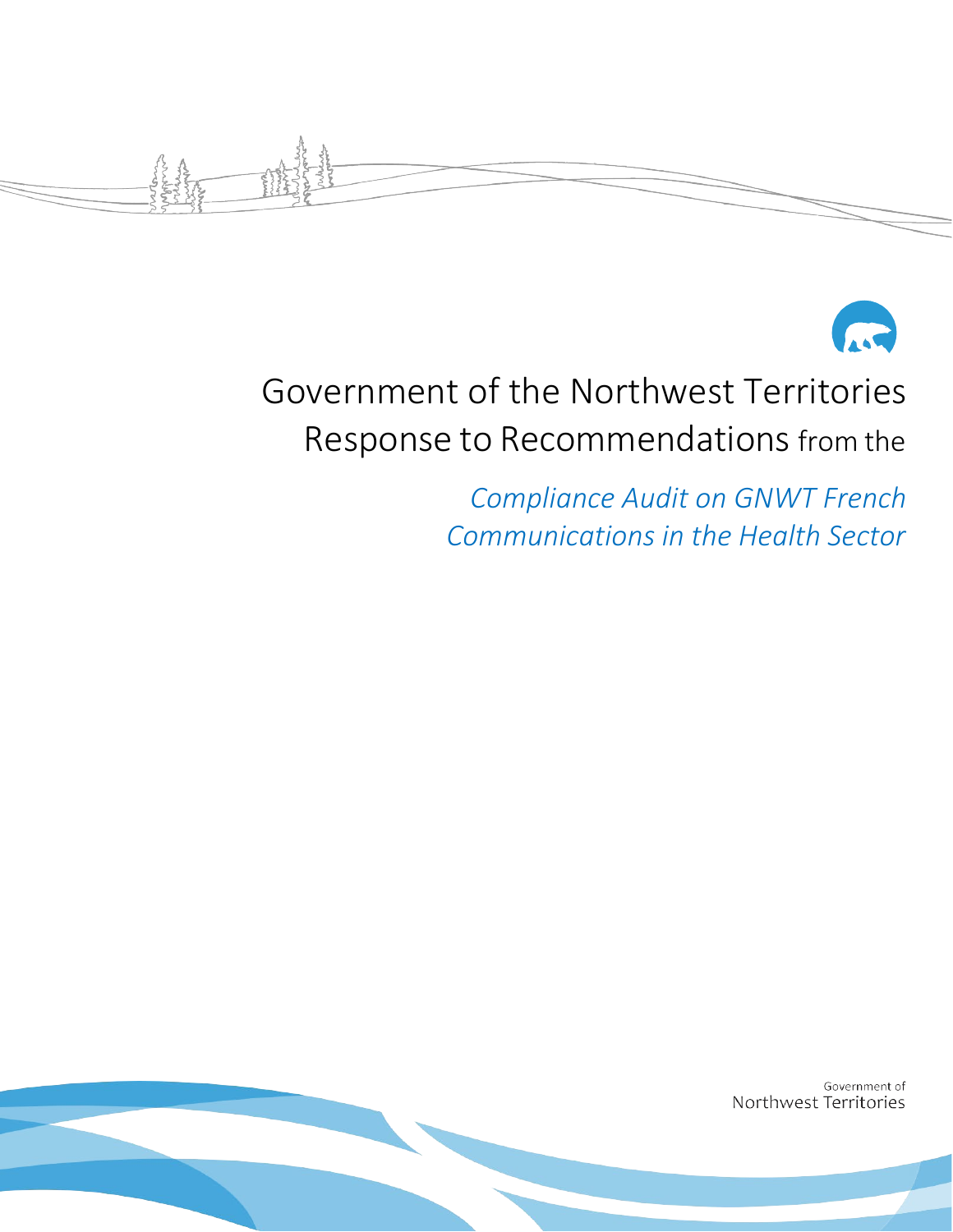GNWT's Response to the *Compliance Audit on GNWT French Communications in the Health Sector*

## **Contents**

| Indicator A: Content of the website is translated and comparable in quality and content in both<br>French and English (French Communications and Services Standards section 3.8) 4            |
|-----------------------------------------------------------------------------------------------------------------------------------------------------------------------------------------------|
| Indicator B: Written instruments (forms, brochures) intended for the public should be represented in<br>both English and French (French Communications and Services Standards section 3.8)  5 |
| Indicator C: French and English fonts are of equal prominence (French Communications and Services                                                                                             |
| Indicator D: French Communications intended for the public are easily accessible (French                                                                                                      |
| Indicator E: All videos intended for the general public must be available in both French and English.                                                                                         |
| Indicator F: Social media content is available in French and English (French Communications and                                                                                               |
| Indicator G: Social media content is posted simultaneously in French and English (French                                                                                                      |
| Indicator H: Any online comments in French must be answered in French. (French Communications                                                                                                 |
| Indicator I: Information from a 3rd party that is acting on behalf of the GNWT should be available in                                                                                         |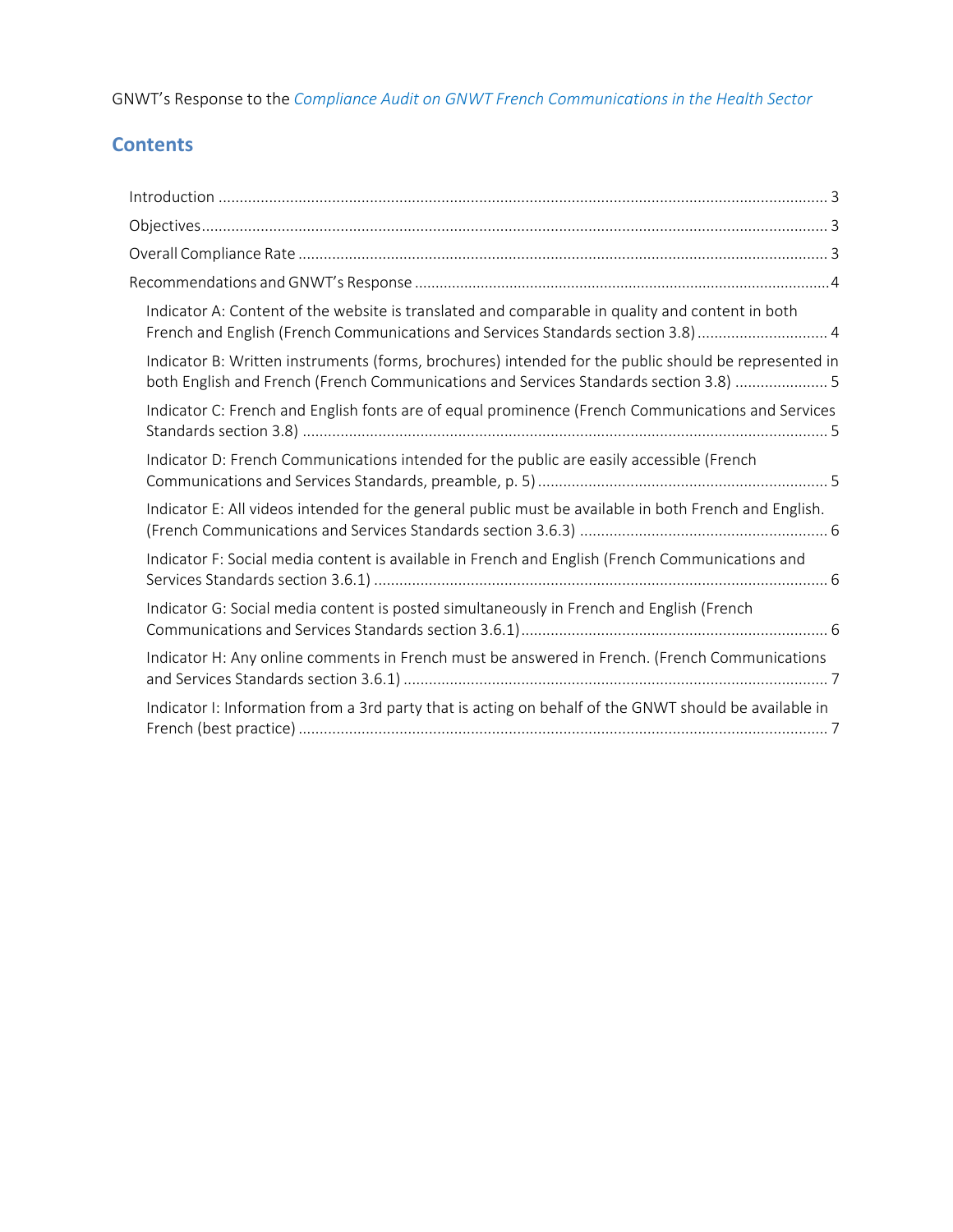#### <span id="page-2-0"></span>**Introduction**

Following the results of the first Francophone Community Satisfaction Survey 2019-2020, it was made clear by the Francophone community that Health and Wellness is a priority when it comes to accessing communications and services in French. Therefore, it was decided that this compliance audit would focus on this sector.

Corporate Communications has been tasked with producing the Government of the Northwest Territories (GNWT) Response to Recommendations on the compliance on GNWT French communications in the health sector.

The scope of this compliance audit targets three (3) websites and three (3) Facebook pages related to the NWT's health sector. All sites and respective websites are as follows:

- 1. Department of Health and Social Services (DHSS) Website www.hss.gov.nt.ca
- 2. Northwest Territories Health and Social Services Authority (NTHSSA) Website [www.nthssa.ca](http://www.nthssa.ca/)
- 3. GNWT's Response to COVID-19 Website [www.gov.nt.ca/covid-19](http://www.gov.nt.ca/covid-19)
- 4. Government of the Northwest Territories/ Gouvernement des Territoires du Nord-Ouest (GNWT/GTNO) Facebook Pages (managed by Corporate Communications) [www.facebook.com/yourGNWT www.facebook.com/votreGTNO](http://www.facebook.com/yourGNWT)
- 5. Northwest Territories Health and Social Services Authority (NTHSSA) / Administration des services de santé et des services sociaux des TNO (NTHSSA/ASTNO) Facebook page [www.facebook.com/NTHSSA](http://www.facebook.com/NTHSSA) [www.facebook.com/ASTNO2](http://www.facebook.com/ASTNO2)
- 6. Hay River Health and Social Services Authority (HRHSSA) Facebook Page [www.facebook.com/Hay-River-](http://www.facebook.com/Hay-River-)Regional-Health-Centre-1454565548205248

Each response that is provided will have an impact government-wide. Commitments to new processes, tools or tactics will be rolled out across GNWT Departments and Authorities.

#### <span id="page-2-1"></span>**Objectives**

The objective of the compliance audits is twofold. First, it aims to determine if the Standards for French Communications and Services are being adhered to. Second, the results of the compliance audits will guide and assist GNWT institutions in improving their French language communications and services to the public.

### <span id="page-2-2"></span>**Overall Compliance Rate**

Positive observations and opportunities for improvement were noted throughout the audit. One of the major findings of this audit was that the overall compliance rate of NTHSSA5, the COVID-19 Secretariat, and the Department of Health and Social Services was high. Those institutions got 80%, 82%, and 81% respectively, meaning that they are compliant with Standards most of the time. Those percentages were calculated by adding the scores of all the indicators audited for each department, taking into account the weight of those indicators.

GNWT/GTNO received a total compliance rate of 88% on their Facebook pages, in comparison; HRHSSA reached 48% of compliance.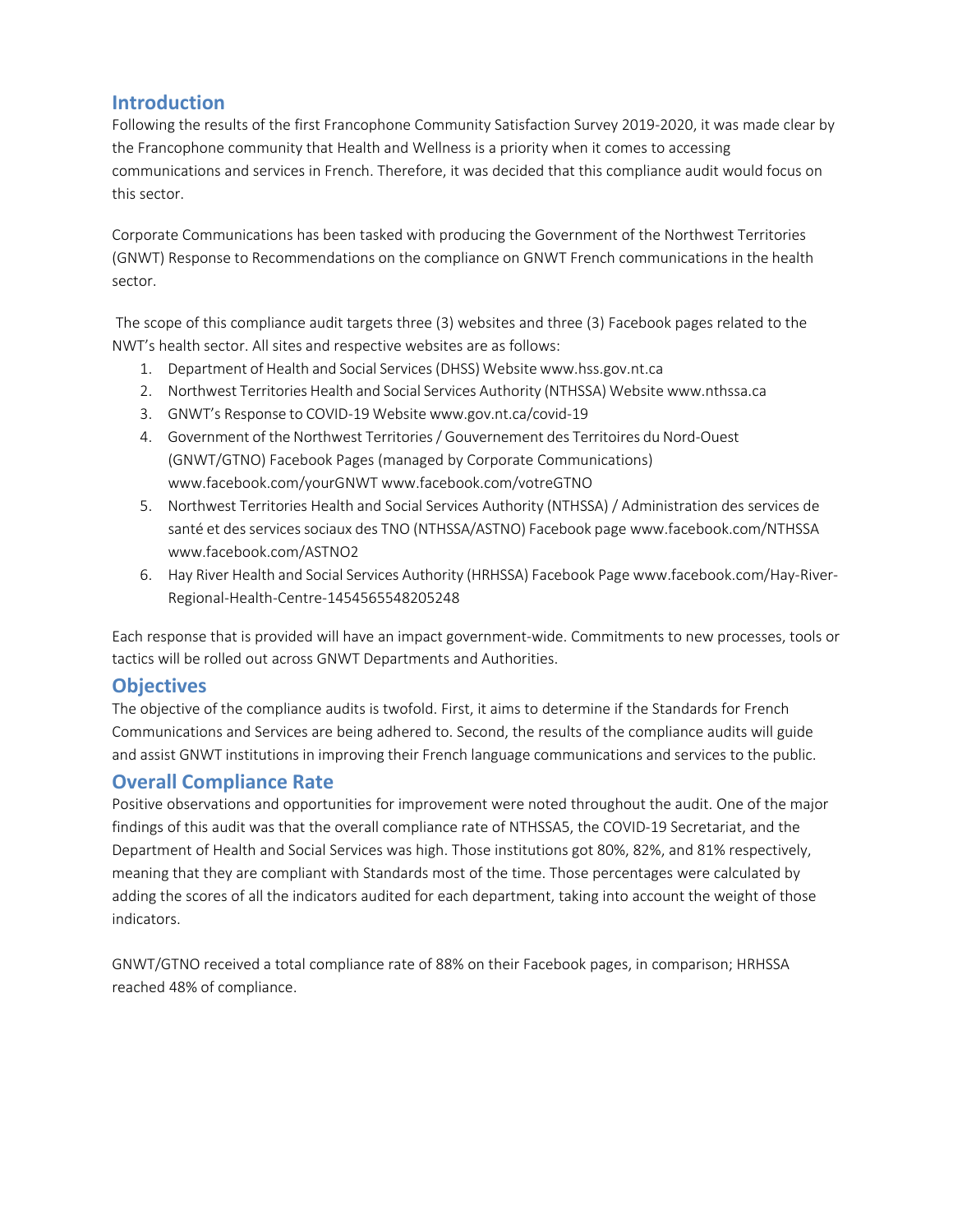<span id="page-3-1"></span><span id="page-3-0"></span>

| <b>Recommendations and GNWT's Response</b>                                                                                                                                                                                                                                                                                                                                                                                                                                        |                                                                                                                                                                                                                                                                                                                                                                                                                                                                                                                                                                                                         |  |
|-----------------------------------------------------------------------------------------------------------------------------------------------------------------------------------------------------------------------------------------------------------------------------------------------------------------------------------------------------------------------------------------------------------------------------------------------------------------------------------|---------------------------------------------------------------------------------------------------------------------------------------------------------------------------------------------------------------------------------------------------------------------------------------------------------------------------------------------------------------------------------------------------------------------------------------------------------------------------------------------------------------------------------------------------------------------------------------------------------|--|
| Indicator A: Content of the website is translated and comparable in quality and content in both French<br>and English (French Communications and Services Standards section 3.8)                                                                                                                                                                                                                                                                                                  |                                                                                                                                                                                                                                                                                                                                                                                                                                                                                                                                                                                                         |  |
| <b>Recommendation A.1:</b><br>We recommend to the<br>departments that they<br>collaborate with the web team<br>of Information Systems Shared<br>Services (ISSS) to help them<br>address the structural problem<br>of their websites. Departments<br>can submit helpdesk tickets with<br>the list of sections to be<br>checked. Government<br>institutions should also keep in<br>mind that the web team of ISSS<br>can be a helpful resource if they<br>need technical support to | The GNWT agrees with this recommendation.<br>Information Systems Shared Services (ISSS) and Corporate<br>Communications will launch a project to improve French language<br>accessibility and quality across GNWT websites. The Web and Digital<br>Presence Committee (WDPC) has communications representatives<br>from every Department and will be the committee to help define the<br>scope, determine next steps, and roll out the technical and process<br>changes.<br>This project will address structural and technical solutions, as well as<br>process improvements, to departmental websites. |  |
| improve their websites.                                                                                                                                                                                                                                                                                                                                                                                                                                                           |                                                                                                                                                                                                                                                                                                                                                                                                                                                                                                                                                                                                         |  |
| <b>Recommendation A.2:</b><br>We also recommend that the<br>departments and agencies<br>(through their French language<br>coordinators, for instance),<br>coordinate the regular review<br>of their websites to monitor<br>and maintain the quality of<br>French translations.                                                                                                                                                                                                    | The GNWT agrees with this recommendation.<br>Corporate Communications will set up an audit schedule for all<br>Departments and Health Authority websites.<br>Corporate Communications will work with the French Language<br>Services Coordinating Committee members to ensure new French<br>content on Departmental and Health Authority websites are proofread<br>through the Broca system.<br>French Language Coordinators will then work with departmental<br>communicators to make any changes or edits to content.                                                                                 |  |
| <b>Recommendation A.3:</b><br>Finally, we encourage<br>departments to analyze and<br>track the usage of websites.                                                                                                                                                                                                                                                                                                                                                                 | The GNWT agrees with this recommendation.<br>Google analytics reporting is used to provide website usage on all<br>GNWT websites.<br>The WDPC will determine the reporting template, process and<br>frequency and will share the reports with the French Language<br>Services Coordinating Committee and Francophone Affairs Secretariat.                                                                                                                                                                                                                                                               |  |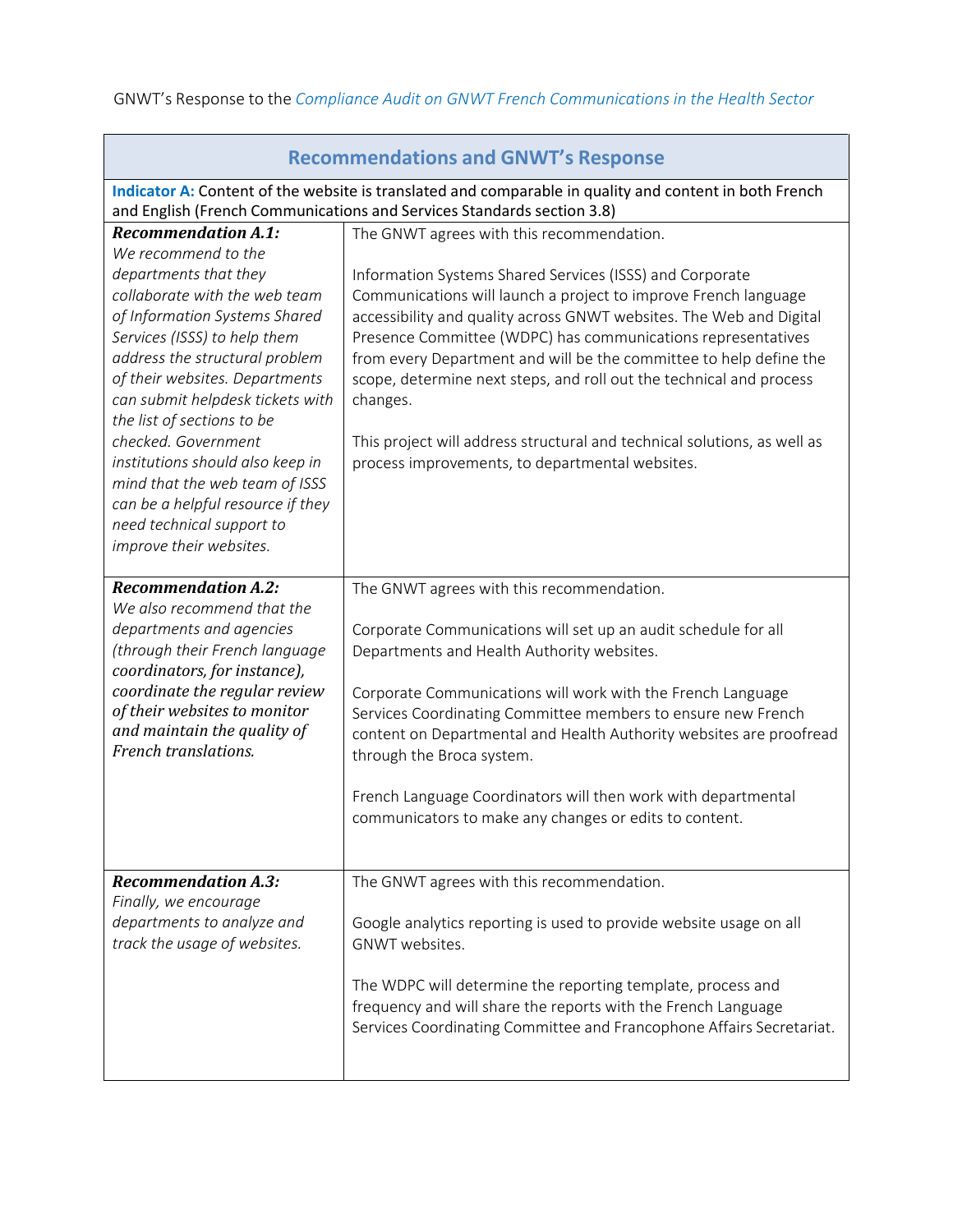<span id="page-4-0"></span>**Indicator B:** Written instruments (forms, brochures) intended for the public should be represented in both English and French (French Communications and Services Standards section 3.8)

<span id="page-4-2"></span><span id="page-4-1"></span>

|                                                        | poth English and French (French Communications and Services Standards Section 3.8)                |
|--------------------------------------------------------|---------------------------------------------------------------------------------------------------|
| <b>Recommendation B.1:</b>                             | The GNWT does not agree with this recommendation.                                                 |
| To make the written                                    |                                                                                                   |
| instruments easier to search                           | The objective of the recommendation to make the written instruments                               |
| and more accessible to French                          | easier to search and more accessible is not solved by renaming the                                |
| speakers, we recommend that                            | document itself. The search function of GNWT websites picks up the                                |
| French titles be used to name                          | name from the Title entered into Drupal when the file is published.                               |
| the document on the website. A                         |                                                                                                   |
| good practice would be that                            | To make published resources easier to search and more accessible,                                 |
| when the communications                                | Corporate Communications will ensure departmental communicators                                   |
| officer received the document                          | are entering the French title in Drupal when publishing a document by                             |
| from the vendor, they should                           | including in departmental Drupal training, presenting at the                                      |
| open the document and save it                          | communications working group and including in web guidelines.                                     |
| under the name created by the                          |                                                                                                   |
| translator.                                            | A consistent naming convention for English and French documents,                                  |
|                                                        | consistent with Federal rules, will be included in the Publishing                                 |
|                                                        | Guidelines.                                                                                       |
|                                                        | Indicator C: French and English fonts are of equal prominence (French Communications and Services |
| Standards section 3.8)                                 |                                                                                                   |
| <b>Recommendation C.1:</b>                             | The GNWT agrees with this recommendation.                                                         |
| Departments to keep in mind                            |                                                                                                   |
| that, typically, the French                            | GNWT communicators currently endeavour this practice in the design                                |
| version will take more space                           | phase of all collateral.                                                                          |
| than the English. This should be                       |                                                                                                   |
| planned ahead when the                                 | In order to improve this practice, Corporate Communications will:                                 |
| publications are designed. If                          | add simultaneous English/French design as best practice to                                        |
| there is no sufficient space for                       | the Publishing Guidelines                                                                         |
| French fonts, both English and                         | add this to vendor and communicators training<br>٠                                                |
| French fonts have to be reduced                        |                                                                                                   |
| to make sure they are the same                         |                                                                                                   |
| size.                                                  |                                                                                                   |
|                                                        | Indicator D: French Communications intended for the public are easily accessible (French          |
| Communications and Services Standards, preamble, p. 5) |                                                                                                   |
| <b>Recommendation D.1:</b>                             | The GNWT agrees with this recommendation.                                                         |
| We recommend that the French                           |                                                                                                   |
| keyword search feature be able                         | ISSS and Corporate Communications will launch a project to improve                                |
| to recognize and use French                            | French language accessibility and quality across GNWT websites.                                   |
| keywords. The architecture of                          | WDPC has communications representatives from every Department                                     |
| the system shouldn't count on                          | and will be the committee to help define the scope, determine next                                |
| the fact that the member of the                        | steps, and roll out the technical and process changes.                                            |
| public looking for information                         |                                                                                                   |
| will know the English translation                      | This project will address structural and technical solutions, as well as                          |
| of the program or services that                        | process improvements, to departmental websites.                                                   |
| they are looking for $-$ much less                     |                                                                                                   |
| assuming that this person will                         |                                                                                                   |
| have the reflex to enter an                            |                                                                                                   |
| English keyword in the French                          |                                                                                                   |
| search engine.                                         |                                                                                                   |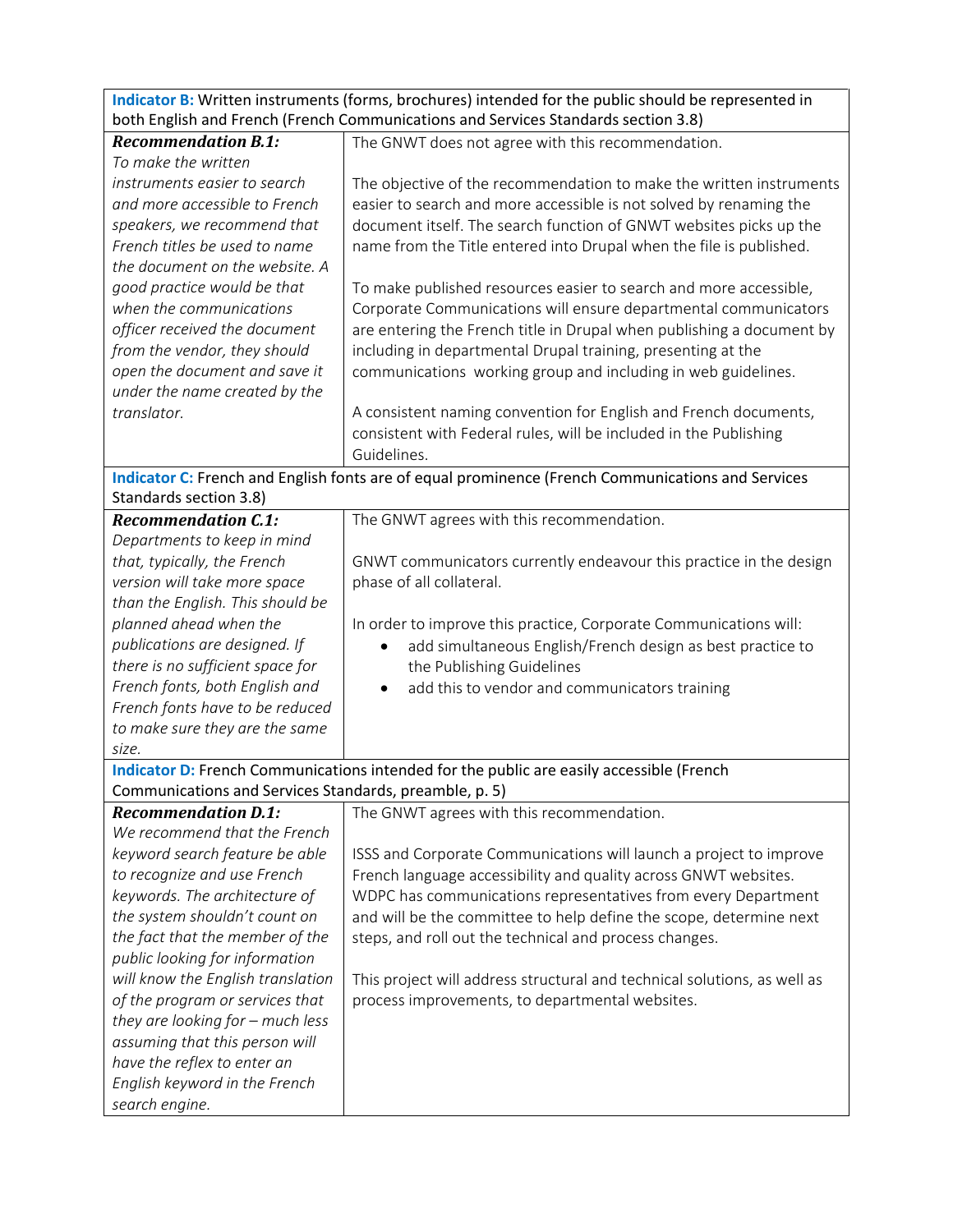<span id="page-5-2"></span><span id="page-5-1"></span><span id="page-5-0"></span>

| <b>Recommendation D.2:</b>                                   | The GNWT agrees with this recommendation.                                                             |
|--------------------------------------------------------------|-------------------------------------------------------------------------------------------------------|
| We recommend that                                            |                                                                                                       |
| departments work with ISSS to                                | ISSS and Corporate Communications will launch a project to improve                                    |
| explore the possibility of                                   | French language accessibility and quality across GNWT websites.                                       |
| improving the keyword search                                 | WDPC has communications representatives from every Department                                         |
| feature by working on metadata                               | and will be the committee to help define the scope, determine next                                    |
| to allow the system to recognize                             | steps, and roll out the technical and process changes.                                                |
| keywords                                                     |                                                                                                       |
|                                                              | This project will address structural and technical solutions, as well as                              |
|                                                              | process improvements, to departmental websites.                                                       |
|                                                              | Indicator E: All videos intended for the general public must be available in both French and English. |
| (French Communications and Services Standards section 3.6.3) |                                                                                                       |
| <b>Recommendation E.1:</b>                                   | The GNWT agrees with this recommendation.                                                             |
| When posting third-party                                     |                                                                                                       |
| videos, it is ideal to post its                              | Social Media and Publishing Guidelines will reference the French                                      |
| equivalent French version, or                                | Communications and Services Standards section 3.6.3 and will                                          |
| make an effort to find a similar                             | endeavour to post a French equivalent to English only videos where                                    |
| video in French.                                             | possible.                                                                                             |
|                                                              | Indicator F: Social media content is available in French and English (French Communications and       |
| Services Standards section 3.6.1)                            |                                                                                                       |
| <b>Recommendation F.1:</b>                                   | The GNWT agrees with this recommendation.                                                             |
| We recommend that                                            |                                                                                                       |
| government institutions                                      | Social Media Guidelines will reference the French Communications                                      |
| (especially HRHSSA) implement                                | and Services Standards section 3.6.1 and will include best practice for                               |
| a translation process for social                             | planning social media posts, and tools and templates to help                                          |
| media postings to ensure that                                | departmental communicators with planning.                                                             |
| the Standards are met in that                                |                                                                                                       |
| regard. Social media posts can                               | HRHSSA now attends the Web and Digital Presence Committee                                             |
| be planned most of the time.                                 | meetings ensuring they have access to the same information, tools                                     |
| Posts could be sent to                                       | and expertise as other Departments in the GNWT.                                                       |
| translation service a few weeks                              |                                                                                                       |
| in advance to ensure they are                                | HRHSSA will be added to the GNWT social media management system,                                      |
| available in French on time.                                 | Sprout Social, and will be trained to use the system and processes,                                   |
| Also, translation process should                             | including translation services.                                                                       |
| be part of the communication                                 |                                                                                                       |
| process, so the French                                       |                                                                                                       |
| Standards are taken into                                     |                                                                                                       |
| account from the start.                                      |                                                                                                       |
|                                                              | Indicator G: Social media content is posted simultaneously in French and English (French              |
| Communications and Services Standards section 3.6.1)         |                                                                                                       |
| <b>Recommendation G.1:</b>                                   | The GNWT agrees with this recommendation.                                                             |
| Institutions should ensure to                                |                                                                                                       |
| have all the materials ready (in                             | Social Media Guidelines will reference the French Communications                                      |
| English and French) when they                                | and Services Standards section 3.6.1 and will include best practice for                               |
| post them on Facebook to avoid                               | planning social media posts, and tools and templates to help                                          |
| unreasonable time gaps                                       | departmental communicators with planning.                                                             |
| between English and French                                   |                                                                                                       |
| postings.                                                    | Comms101 for Managers is a mandatory training module being                                            |
|                                                              | developed by Corporate Communications and will include instruction                                    |